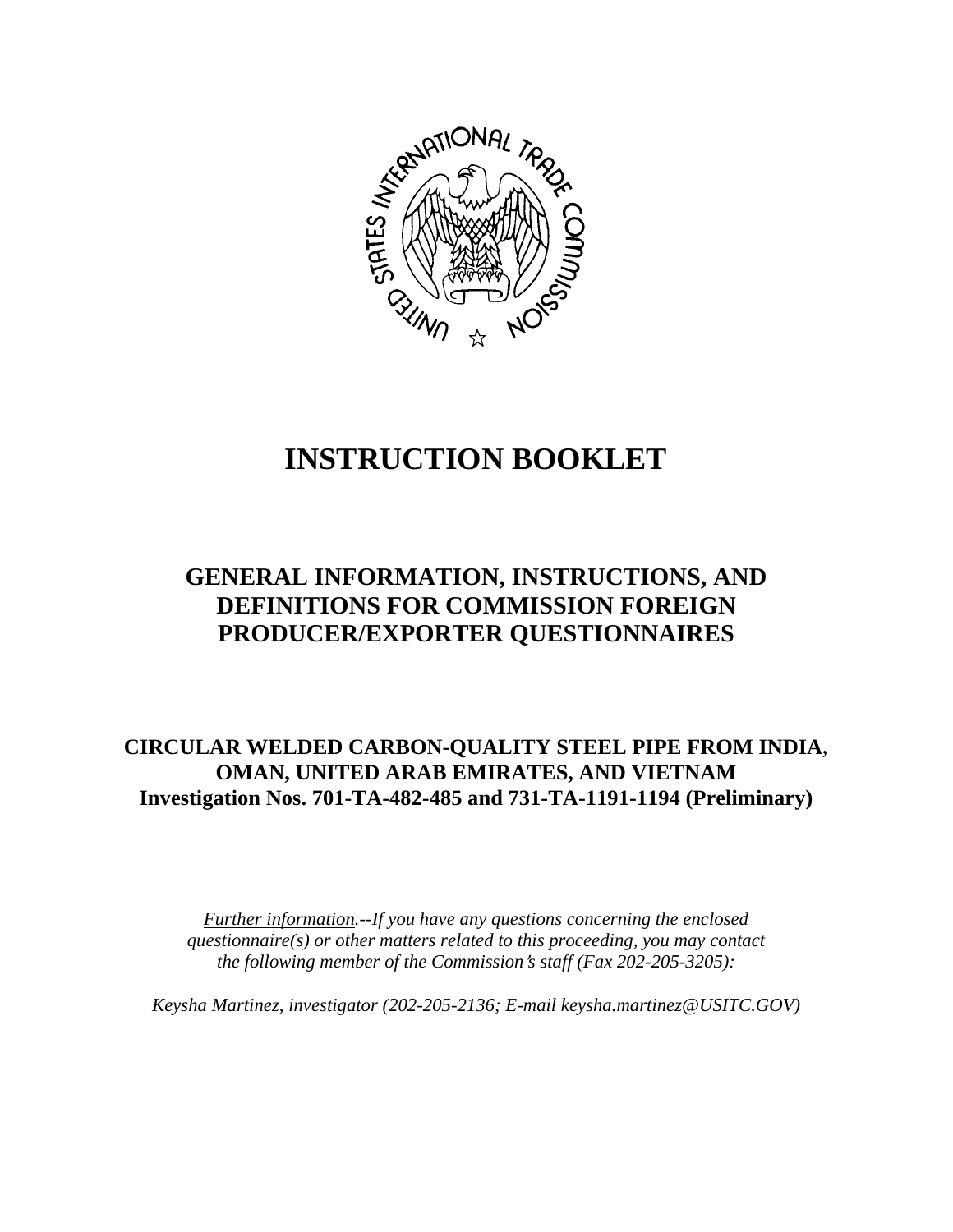### **GENERAL INFORMATION**

**Background.**--This proceeding was instituted in response to a petition filed on October 26, 2011, by Allied Tube and Conduit, Harvey, IL; JMC Steel Group, Chicago, IL; Wheatland Tube, Sharon, PA; and United States Steel Corporation, Pittsburgh, PA**.** Countervailing and antidumping duties may be assessed on the subject imports as a result of this proceeding if the Commission makes an affirmative determination of injury, threat, or material retardation, and if the U.S. Department of Commerce makes an affirmative determination of subsidization and/or dumping.

Questionnaires and other information pertinent to this proceeding are available at **http://usitc.gov/trade\_remedy/731\_ad\_701\_cvd/investigations/2011/circular\_welded\_pipe/p relimphase.htm**. Address all correspondence to the United States International Trade Commission, 500 E Street, SW, Washington, DC 20436. Hearing-impaired individuals can obtain information regarding this proceeding via the Commission's TDD terminal (202-205-1810).

*Due date of questionnaire(s)*.--Please submit the completed questionnaire(s) to the United States International Trade Commission so as to be received by **no later than November 9, 2011**. Because Commission staff might contact you with questions during the course of the proceeding, save the final version of the document(s) and retain all files and worksheets associated with the completed questionnaire(s). Please also retain a copy of any paper original document that you submit.

*Service of questionnaire response(s).*--In the event that your firm is a party to this proceeding, you are required to serve a copy of the questionnaire(s), once completed, on parties to the proceeding that are subject to administrative protective order (see 19 CFR  $\S 207.7$ ). A list of such parties is maintained by the Commission's Secretary and may be obtained by calling 202-205-1803. A certificate of service must accompany the copy of the completed questionnaire(s) you submit (see 19 CFR § 207.7).

*Confidentiality*.--The commercial and financial data furnished in response to the enclosed questionnaire(s) that reveal the individual operations of your firm will be treated as confidential by the Commission to the extent that such data are not otherwise available to the public and will not be disclosed except as may be required by law (see 19 U.S.C.  $\S$  1677f). Such confidential information will not be published in a manner that will reveal the individual operations of your firm; however, nonnumerical characterizations of numerical business proprietary information (such as discussion of trends) will be treated as confidential business information only at the request of the submitter for good cause shown.

*Verification***.--The information submitted in the enclosed questionnaire(s) is subject to audit and verification by the Commission. To facilitate possible verification of data, please keep all your workpapers and supporting documents used in the preparation of the questionnaire response(s).**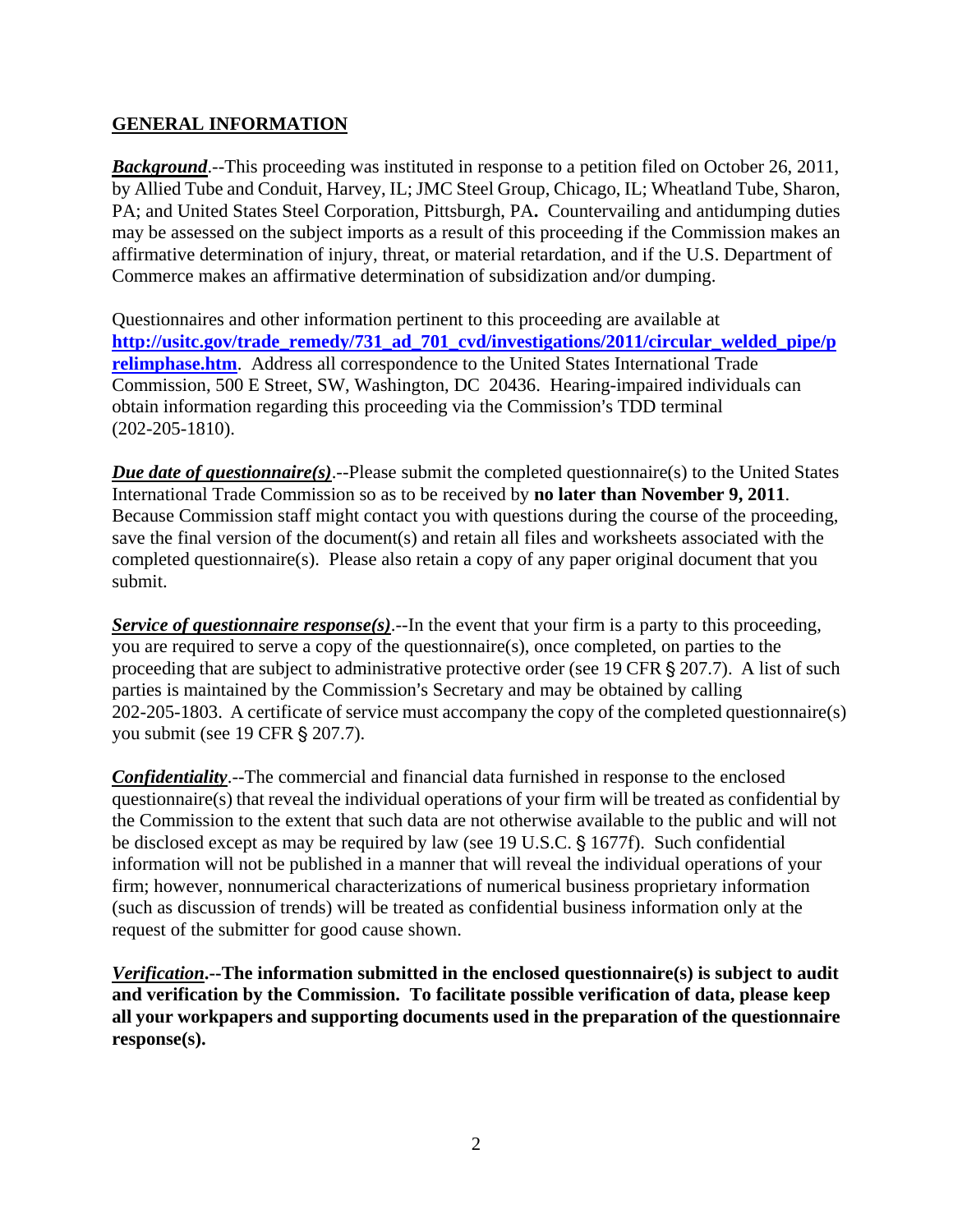# **GENERAL INFORMATION--***Continued*

*Release of information*.--The information provided by your firm in response to the questionnaire(s), as well as any other business proprietary information submitted by your firm to the Commission in connection with the proceeding, may become subject to, and released under, the administrative protective order provisions of the Tariff Act of 1930 (19 U.S.C. § 1677f) and section 207.7 of the Commission's Rules of Practice and Procedure (19 CFR § 207.7). This means that certain lawyers and other authorized individuals may temporarily be given access to the information for use in connection with this proceeding or other import-injury proceedings conducted by the Commission on the same or similar merchandise; those individuals would be subject to severe penalties if the information were divulged to unauthorized individuals.

# **INSTRUCTIONS**

*Answer all questions*.--Do not leave any question or section blank unless a questionnaire expressly directs you to skip over certain questions or sections. If the answer to any question is "none," write "none." If information is not readily available from your records in exactly the **form requested, furnish carefully prepared estimates--designated as such by the letter E<sup>"</sup>--and explain the basis of your estimates**. Answers to questions and any necessary comments or explanations should be supplied in the space provided or on separate sheets attached to the appropriate page of the questionnaire(s). If your firm is completing more than one questionnaire in connection with this proceeding (i.e., a producer, importer, purchaser, and/or foreign producer questionnaire), you need not respond to duplicated questions in the questionnaires.

*Consolidate all establishments in India, Oman, United Arab Emirates, or Vietnam*.--Report the requested data for your establishment(s) located in India, Oman, United Arab Emirates, or Vietnam. **Firms operating more than one establishment should combine the data for all establishments into a single report.** 

*Filing instructions*.—Questionnaires may be filed either in paper form or electronically.

*Electronic completion***.--**Your firm is encouraged to complete the questionnaire electronically in MS Word format. The MS Word versions of all the questionnaires in this proceeding are available online at the ITC web page or may be obtained directly from the Commission's Investigator, Keysha Martinez (keysha.martinez@usitc.gov, or 202-205-2136).

*Electronic submission***.--**To the degree that it is possible and not overly burdensome, the Commission requests that responding firms submit their questionnaire responses electronically in MS Word format. The submission of questionnaire responses in the MS Word format allows the Commission to compile, assess, and analyze submitted data more promptly. There are three electronic submissions options detailed below. Paper submissions are also accepted.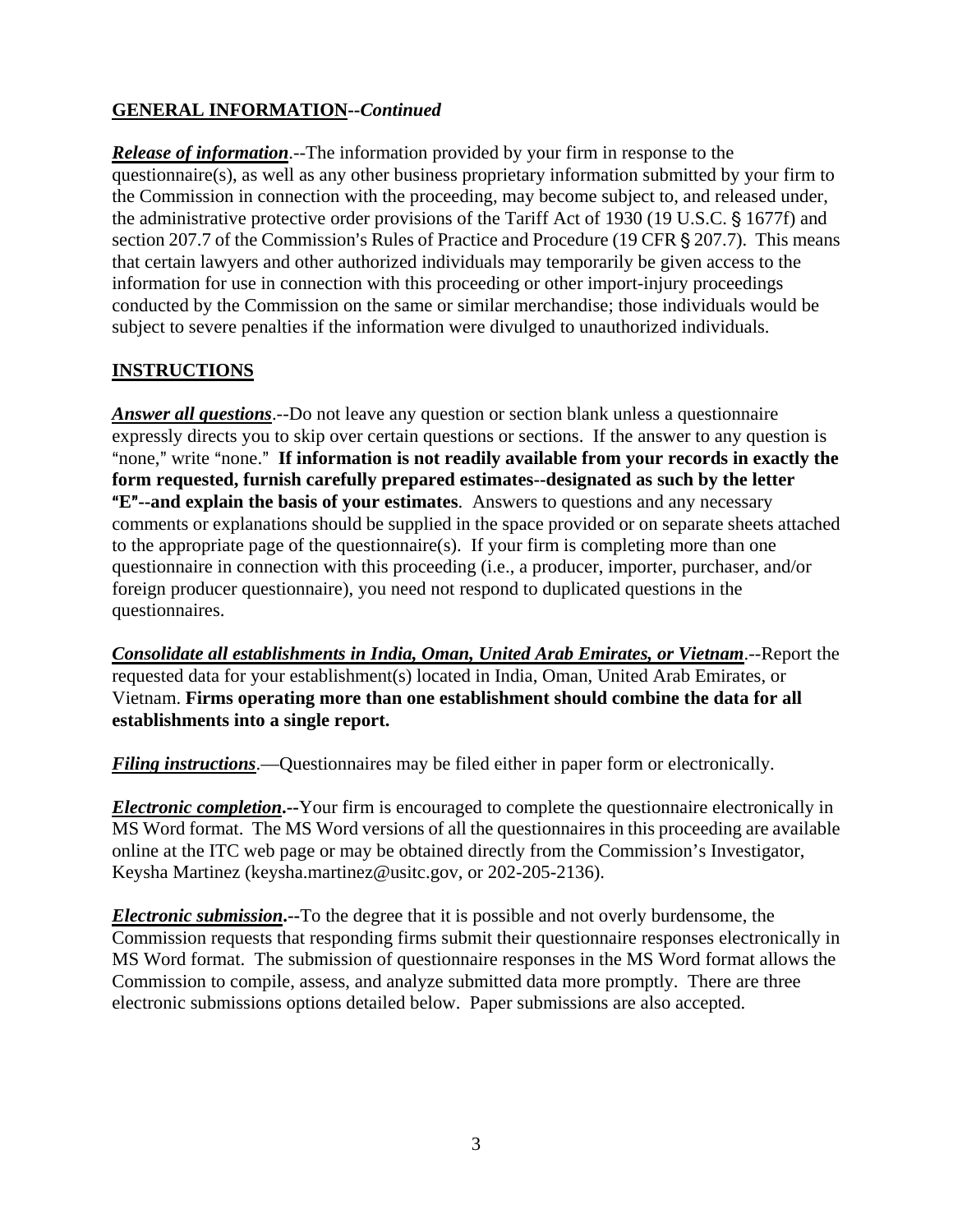#### **INSTRUCTIONS--***Continued*

#### **OPTIONS FOR FILING**

This questionnaire is available as a "fillable" form in MS Word format on the Commission's website

**http://usitc.gov/trade\_remedy/731\_ad\_701\_cvd/investigations/2011/circular\_ welded\_pipe/prelimphase.htm**. *Please do not attempt to modify the format or permissions of the questionnaire document*. You may complete the questionnaire and submit it, electronically, or you may print it out and submit it in paper form, as described below:

**• Upload via Secure Drop Box.**—Upload the completed questionnaire in MS Word format along with a scanned copy of the signed certification page (page 1) through the Commission's secure upload facility:

*Web address*: https://dropbox.usitc.gov/oinv/ *Pin*: cwpipe

**• E-mail**.—E-mail your questionnaire to the investigator identified on page 1 of the Instruction Booklet; include a scanned PDF of the signed certification page (page 1). Type the following in the e-mail subject line: BPI Questionnaire, **INV. NOS. 701-TA-482-485 and 731-TA-1191-1194 (Preliminary)**. *Please note that submitting your questionnaire by e-mail may subject your firm's business proprietary information to transmission over an unsecure environment and to possible disclosure. If you choose this option, the Commission warns you that any risk involving possible disclosure of such information is assumed by the submitter and not by the Commission.* 

**• Compact disc (CD)**.—Copy your questionnaire onto a CD, include a signed certification page (page 1) (either in paper form or scanned PDF copied onto CD), and mail to the address above. *It is strongly recommended that you use an overnight mail service. U.S. mail sent to government offices undergoes additional processing which not only results in substantial delays in delivery but may also damage CDs.* 

**• Fax**.—Fax to 202.205.3205.

**• Overnight mail service**.—Mail to the following address:

#### **United States International Trade Commission Office of Investigations, Room 615 500 E Street SW Washington, DC 20024**

**• U.S. mail**.—Mail to the address above, but use zip code 20436. *This option is not recommended. U.S. mail sent to government offices undergoes additional processing to screen for hazardous materials; this additional processing results in substantial delays in delivery.* 

Note: If you are a party to the proceeding, and service of the questionnaire is required, such service should be made in paper form.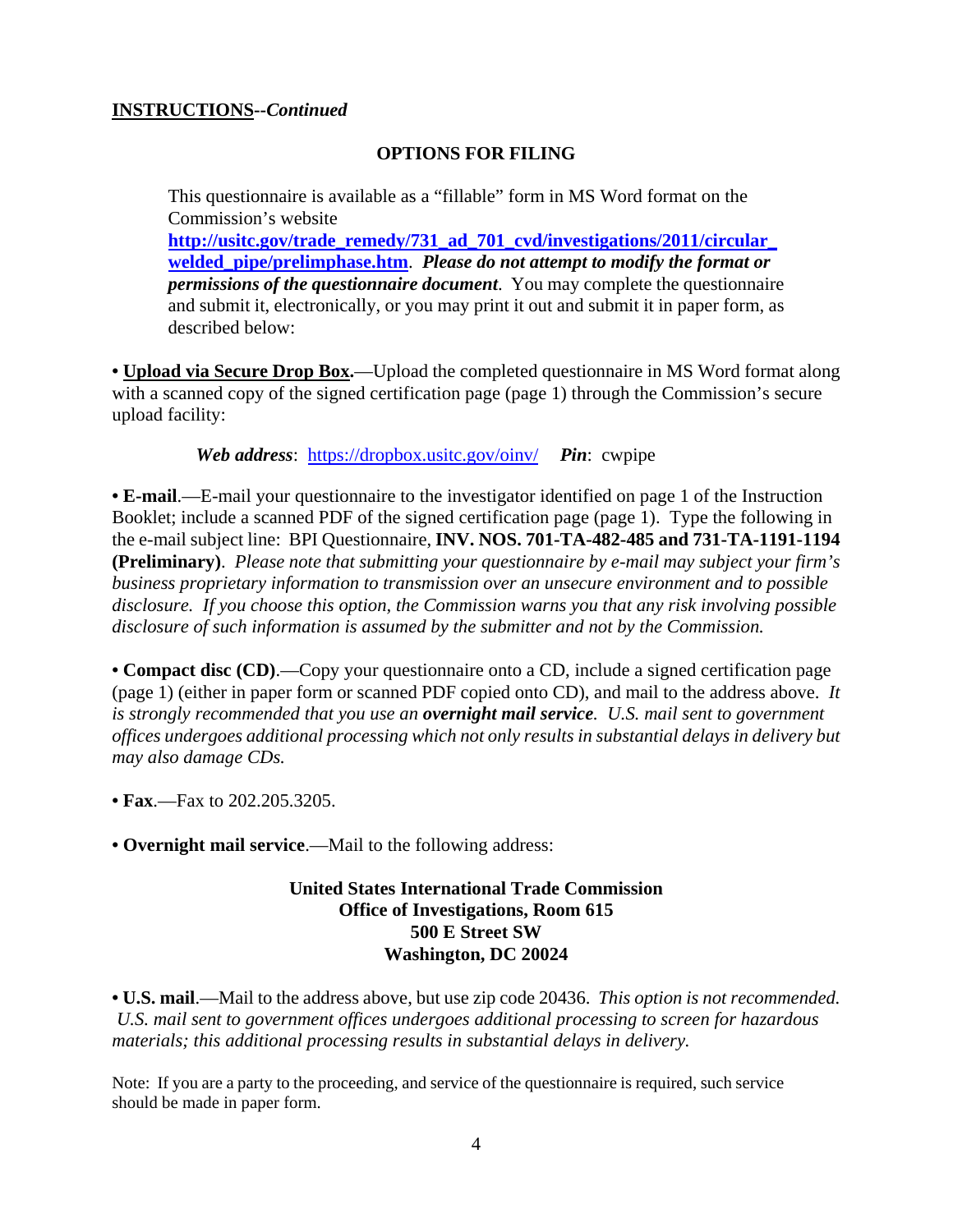#### **DEFINITIONS**

 $\overline{a}$ 

*Circular Welded Carbon-Quality Steel Pipe ("Circular Welded Pipe")*— Welded carbon quality steel pipes and tube, of circular cross-section, with an outside diameter not more than 16 inches (406.4mm), regardless of wall thickness, surface finish (black, galvanized, or painted), end finish (plain end, beveled end, threaded, or threaded and coupled), or industry specification (e.g. ASTM, proprietary, or other) generally known as standard pipe, fence pipe and tube, sprinkler pipe, and structural pipe (although they may also be referred to as mechanical tubing). Specifically, the term, "carbon quality" includes products in which: (a) iron predominates, by weight, over each of the other contained elements; (b) the carbon content is 2 percent or less, by weight; and (c) none of the elements listed below exceeds the quantity, by weight, as indicated: (i) 1.80 percent of manganese; (ii) 2.25 percent of silicon; (iii) 1.00 percent of copper; (iv) 0.50 percent of aluminum; (v)  $1.25$ percent of chromium; (vi) 0.30 percent of cobalt; (vii) 0.40 percent of lead; (viii) 1.25 percent of nickel; (ix) 0.30 percent of tungsten; (x) 0.15 percent of molybdenum; (xi) 0.10 percent of niobium; (xii) 0.41 percent of titanium; (xiii) 0.15 percent of vanadium; (xiv) 0.15 percent of zirconium.

 Circular welded pipe is ordinarily made to ASTM specifications A53, A135, and A795, but can also be made to other specifications. Structural pipe is made primarily to ASTM specifications A252 and A500. Standard and structural pipe may also be produced to proprietary specifications rather than to industry specifications. This is often the case, for example, with fence tubing. Fence tubing is included in the scope regardless of certification to a specification listed in the exclusions below, and can also be made to include A513. Sprinkler pipe is designed for sprinkler fire suppression systems and may be made to industry specifications such as A53 or to proprietary specifications. These products are generally made to standard O.D. and wall combinations. Pipe multi-stenciled to a standard and/or structural specification and to other specifications, such as American Petroleum Institute ("API") API-5L specification, is also covered by the scope of this investigation when it meets the physical description set forth above, and also has one or more of the following characteristics: is 32 feet in length or less; is less than 2.0 inches (50mm) in outside diameter; has a galvanized and/or painted (e.g. polyester coated) surface finish; or has a threaded and/or coupled end finish.

 The scope of this proceeding does not include: (a) pipe suitable for use in boilers, superheaters, heat exchangers, refining furnaces and feedwater heaters, whether or not cold drawn; (b) mechanical tubing, whether or not cold-drawn. However, products certified to ASTM mechanical tubing specifications are not excluded as mechanical tubing if they otherwise meet the standard sizes (e.g. outside diameter and wall thickness) of standard, structural, fence and sprinkler pipe;  $(c)$  finished scaffolding;  $(c)$  tube and pipe hollows for redrawing; (e) oil country tubular goods produced to API specifications; and (f) line pipe produced to only API specifications.

 The pipe subject to this proceeding are currently imported under the following HTSUS statistical reporting numbers:

<sup>&</sup>lt;sup>1</sup> In addition to the standard sizes in the ASTM specifications, the attachment at the end of this booklet contains the industry standard fence O.D. and gage combinations.

<sup>2</sup> Finished scaffolding is defined as component parts of a final, finished scaffolding that enters the United States unassembled as a "kit." A "kit" is understood to mean a packaged combination of component parts that contain, at the time of importation, all the necessary component parts to fully assemble a final, finished scaffolding.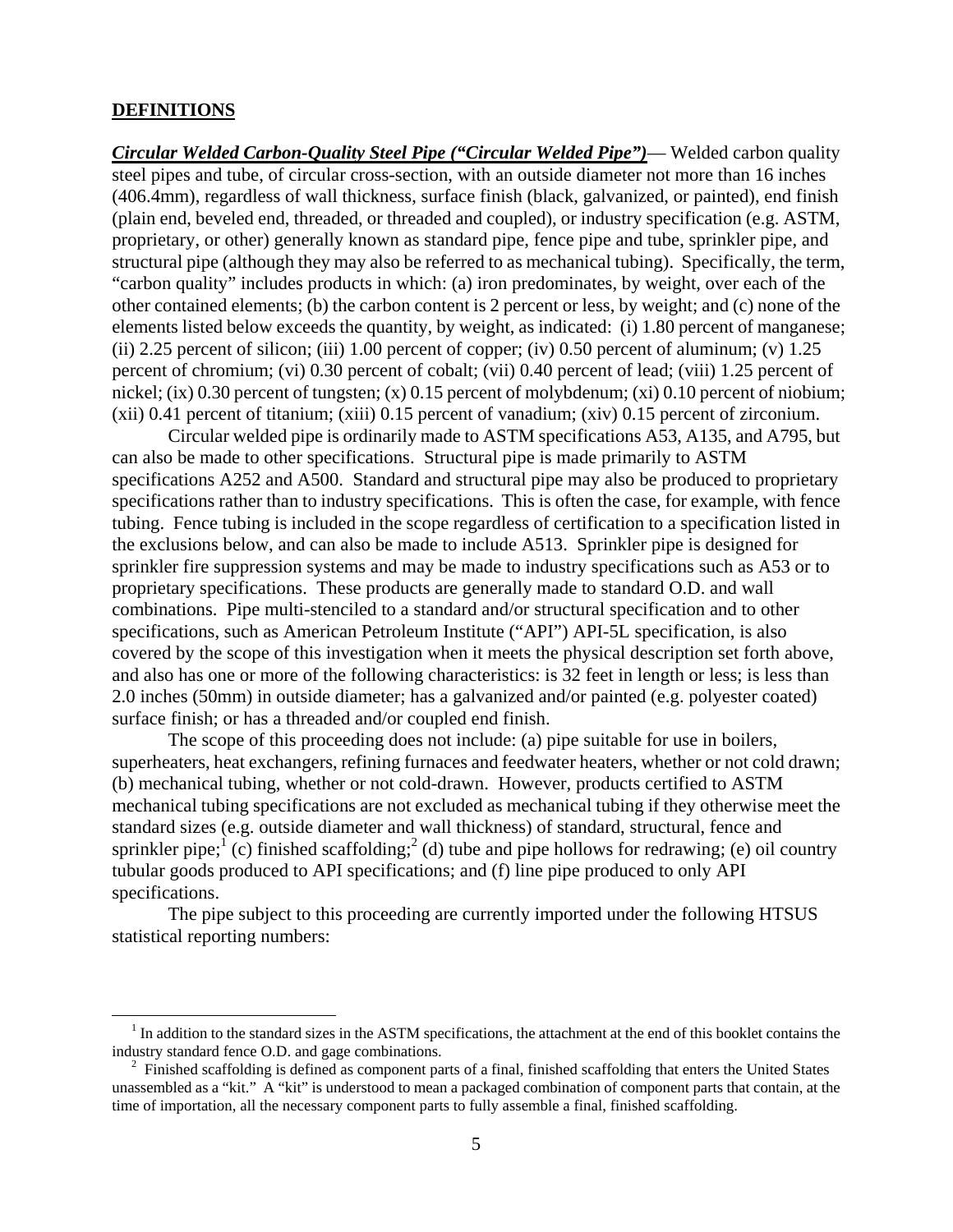## **DEFINITIONS--***Continued*

Standard/structural/fence/sprinkler tubular products-- 7306.30.1000, 7306.30.5025, 7306.30.5032, 7306.30.5040, 7306.30.5055, 7306.30.5085, 7306.30.5090.

Under certain circumstances, "circular welded pipe" as defined above might also enter the United States under HTS statistical reporting numbers that cover a broader range of tubular products:

- 1. API-stenciled tubular products (generally line pipe) that are multiple-stenciled to standard/structural specifications and meet the physical descriptions provided above-- 7306.19.1010, 7306.19.1050, 7306.19.5110, 7306.19.5150
- 2. "Micro-alloy" standard/structural/fence/sprinkler tubular products (i.e., those that exceed the chemistry specifications for non-alloy pipe but do not exceed the chemistry specifications provided above)-- 7306.50.1000, 7306.50.5050, and 7306.50.5070.

However, the product description, and not the harmonized tariff schedule of the United States ("HTSUS") classification, is dispositive of whether the merchandise imported into the United States falls within the scope of the investigation.

*Firm*.--An individual proprietorship, partnership, joint venture, association, corporation (including any subsidiary corporation), business trust, cooperative, trustee in bankruptcy, or receiver under decree of any court.

*Related firm*.--A firm that your firm solely or jointly owned, managed, or otherwise controlled; a firm that solely or jointly owned, managed, or otherwise controlled your firm; and/or a firm that was solely or jointly owned, managed, or otherwise controlled by a firm that also solely or jointly owned, managed, or otherwise controlled your firm.

*Establishment*.--Each facility of a firm in India, Oman, United Arab Emirates, or Vietnam involved in the production of circular welded pipe (as defined above), including auxiliary facilities operated in conjunction with (whether or not physically separate from) such facilities.

*United States*.--For purposes of this proceeding, the 50 States, Puerto Rico, the U.S. Virgin Islands, and the District of Columbia.

*Importer*.--Any person or firm engaged, either directly or through a parent company or subsidiary, in importing circular welded pipe (as defined above) into the United States from a foreign manufacturer or through its selling agent.

*Average production capacity*.--The level of production that your establishment(s) could reasonably have expected to attain during the specified periods. Assume normal operating conditions (i.e., using equipment and machinery in place and ready to operate; normal operating levels (hours per week/weeks per year) and time for downtime, maintenance, repair, and cleanup; and a typical or representative product mix).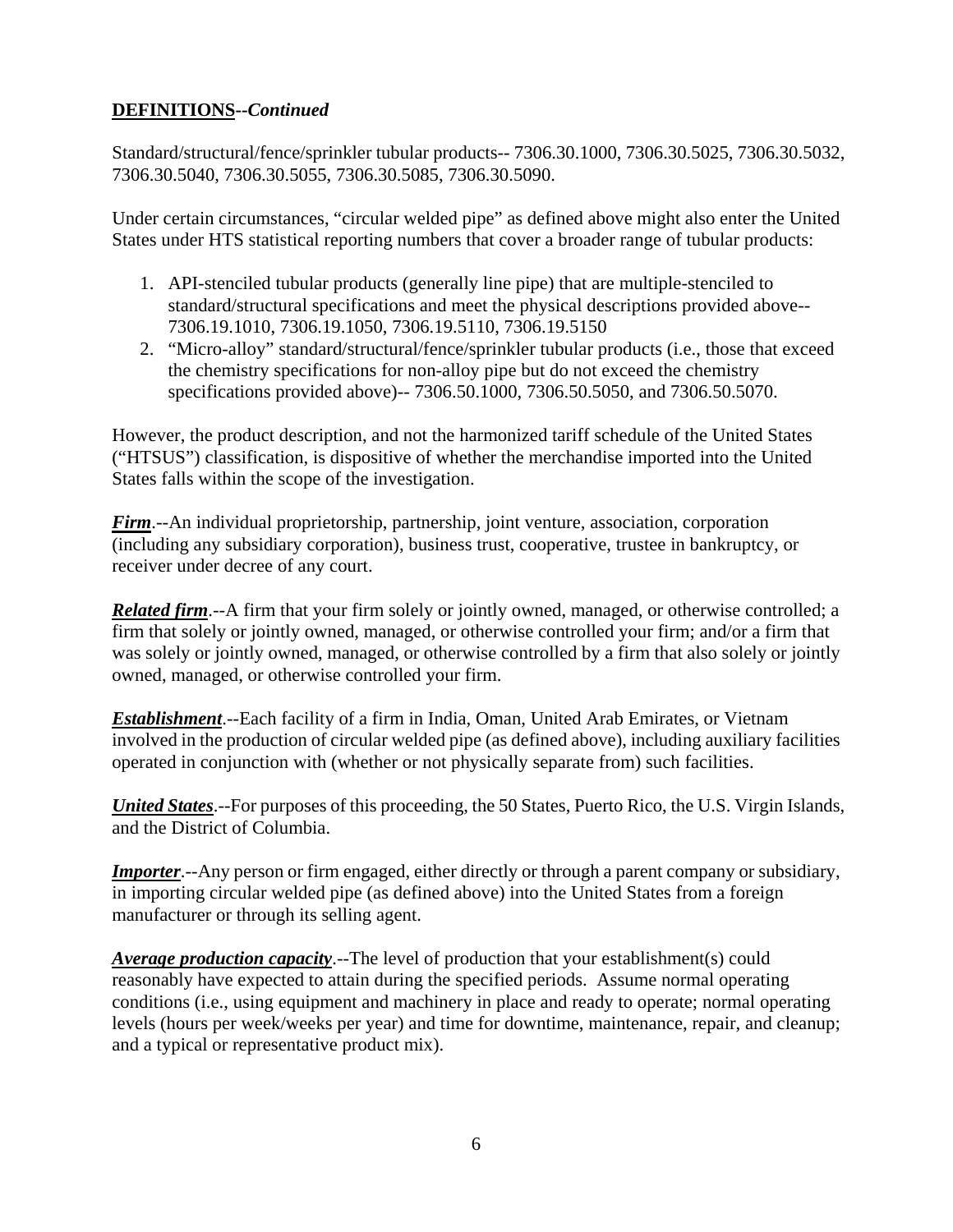### **DEFINITIONS—***Continued*

*Production*.--All production in your establishment(s) in India, Oman, United Arab Emirates, or Vietnam, including production consumed internally within your firm.

*Shipments*.--Shipments of products produced in your establishment(s) in India, Oman, United Arab Emirates, or Vietnam. Quantities reported should be net of returns.

*Home market commercial shipments*.--Shipments, other than internal consumption and transfers to related firms, within India, Oman, United Arab Emirates, or Vietnam.

*Home market internal consumption/transfers to related firms*.--Shipments made to related firms in India, Oman, United Arab Emirates, or Vietnam, including product consumed internally by your firm.

*Export shipments*.--Shipments to destinations outside India, Oman, United Arab Emirates, or Vietnam, including shipments to related firms.

*Inventories*.--Finished goods inventory, not raw materials or work-in-progress.